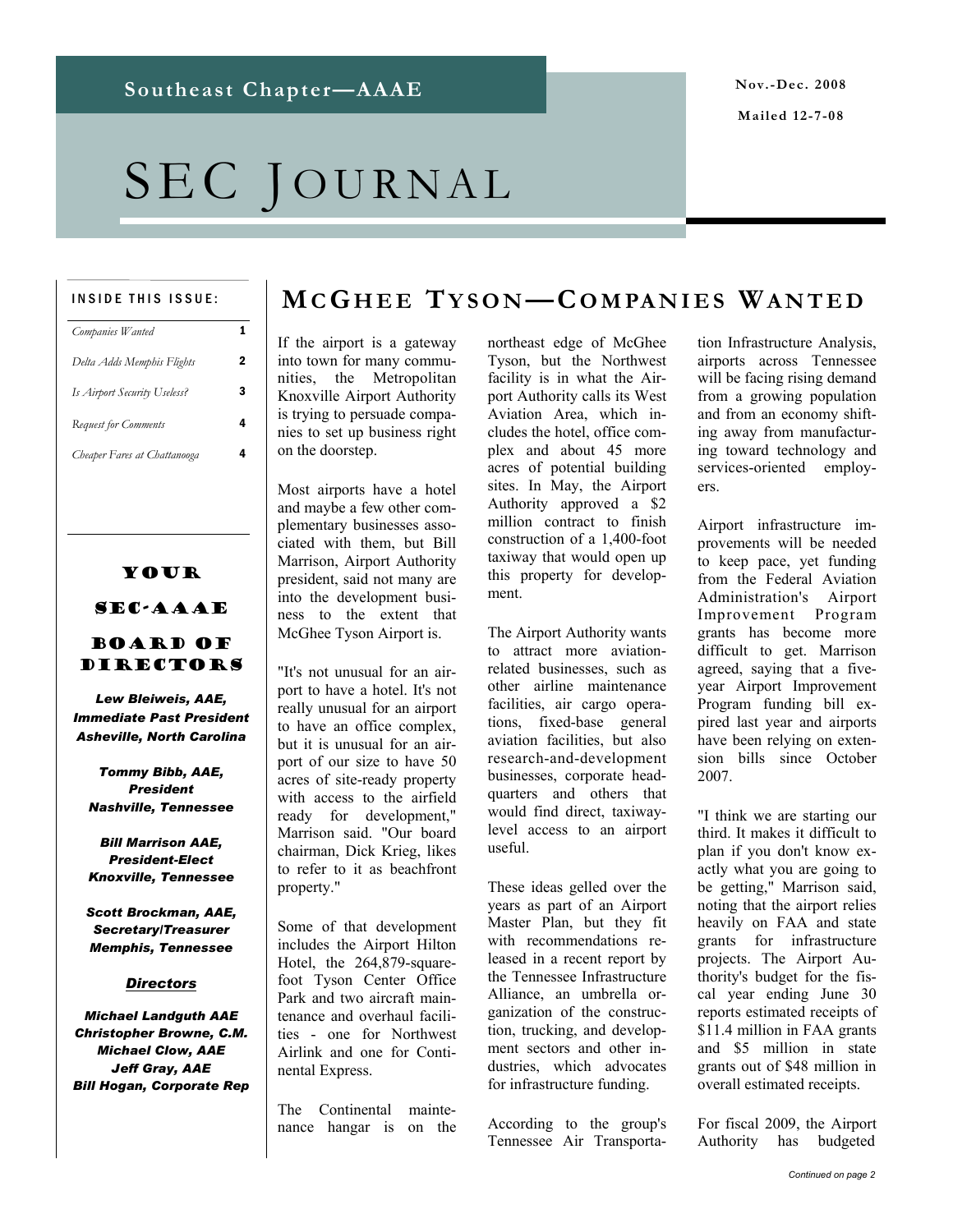# **AIRPORT AUTHORITY WANTS COMPANIES NEXT TO MCGHEE TYSON, CONTINUED FROM P AGE 1**

about \$27 million in improvements, including completion of its new Aircraft Rescue and Firefighting facility, which is slated to open in November, a new airport maintenance center, completion of the taxiway in the West Aviation Area, and adding boarding bridges, more concessions and other amenities.

Marrison said it is unlikely everything will get accomplished, however, and the airport already is holding off on a planned parking-lot expansion because of uncertainty over the economy.

The infrastructure report was done before fuel costs for airlines began to soar, and Marrison said that also will complicate planning. The drop in the price of crude oil is giving airlines some relief, but other factors still have them in a squeeze. Crude oil has to be refined to a certain level to make jet fuel, and the cost of doing this has climbed from \$7 to \$8 per barrel to \$20 to \$30, Marrison said.

"The airlines have said they can continue to make money when fuel is over \$100 a barrel. It is now under \$100 a barrel, but the number of passengers is declining," he said.

But if problems can be overcome, opportunities for the air industry in Tennessee are there, according to the infrastructure report. It cites the 2007 Economic Report to the Governor, which estimated that Tennessee would lose 13,300 manufacturing jobs by 2016, while at the same time the state would see growth of 93,000 jobs in the professional and business services fields, which rely heavily on business aircraft as a tool to transport people and goods quickly.

As an example of a community taking a proactive approach with its airport, the study cited Bradley County, which is focusing on airport improvements to boost its economy. To capitalize on the Volkswagen manufacturing plant slated to open about 25 miles away in Chattanooga, the Cleveland Municipal Airport Authority has acquired land to build a larger, more modern airport.

"With a 5,500-foot runway and a fixed-base operations building, the new \$25 million community business airport in Cleveland is designed for expansion," the report states.

Marrison said McGhee Tyson also stands ready to help counties benefit economically from the Volkswagen plant by providing service to major suppliers for Volkswagen.

"Blount County and Knox County are pursuing a lot of what Volkswagen calls tier-two and tier-three companies - the kind that are necessary to supply an auto assembly plant - and those are going to be located all up and down I-75, so that is going to be a boost for us," he said.

There may be other possibilities for future development as well, according to Marrison

"You can speculate that Chattanooga's airport is limited in size and runway length and can't support cargo and international flights. Atlanta might be too crowded, so there might be some opportunities for some international service from Germany to Knoxville. Who knows? That is just strictly my speculation at this time; however, I am happy to say we have the infrastructure to support something like that in place," Marrison said.

### **Delta Adding Additional Routes in Memphis**

Memphis International Airport is pleased to report that Delta Airlines recently announced that the airline would be adding additional non-stop service from the airport this spring.

The new service will offer flights between Memphis International Airport and McAllen and Lubbock, Texas. Passengers will be able to use the new services in March and April of 2009. Delta officials say that capacity at

Memphis International Airport has been increased by 40 percent for hub-to-hub connections.

The airline recently added 40 percent more seats each week between Memphis and Cincinnati and introduced one additional daily flight between Memphis and New York's John F. Kennedy International Airport.

From its hubs in Atlanta, Cincinnati, Detroit, Memphis, Minneapolis-St. Paul, New York-JFK, Salt Lake City and Tokyo-Narita, Delta Air Lines and its Northwest subsidiary now offer service to more than 375 destinations worldwide in 66 countries and serve more than 170 million passengers annually.

For additional information, go to airline web site at www.delta.com.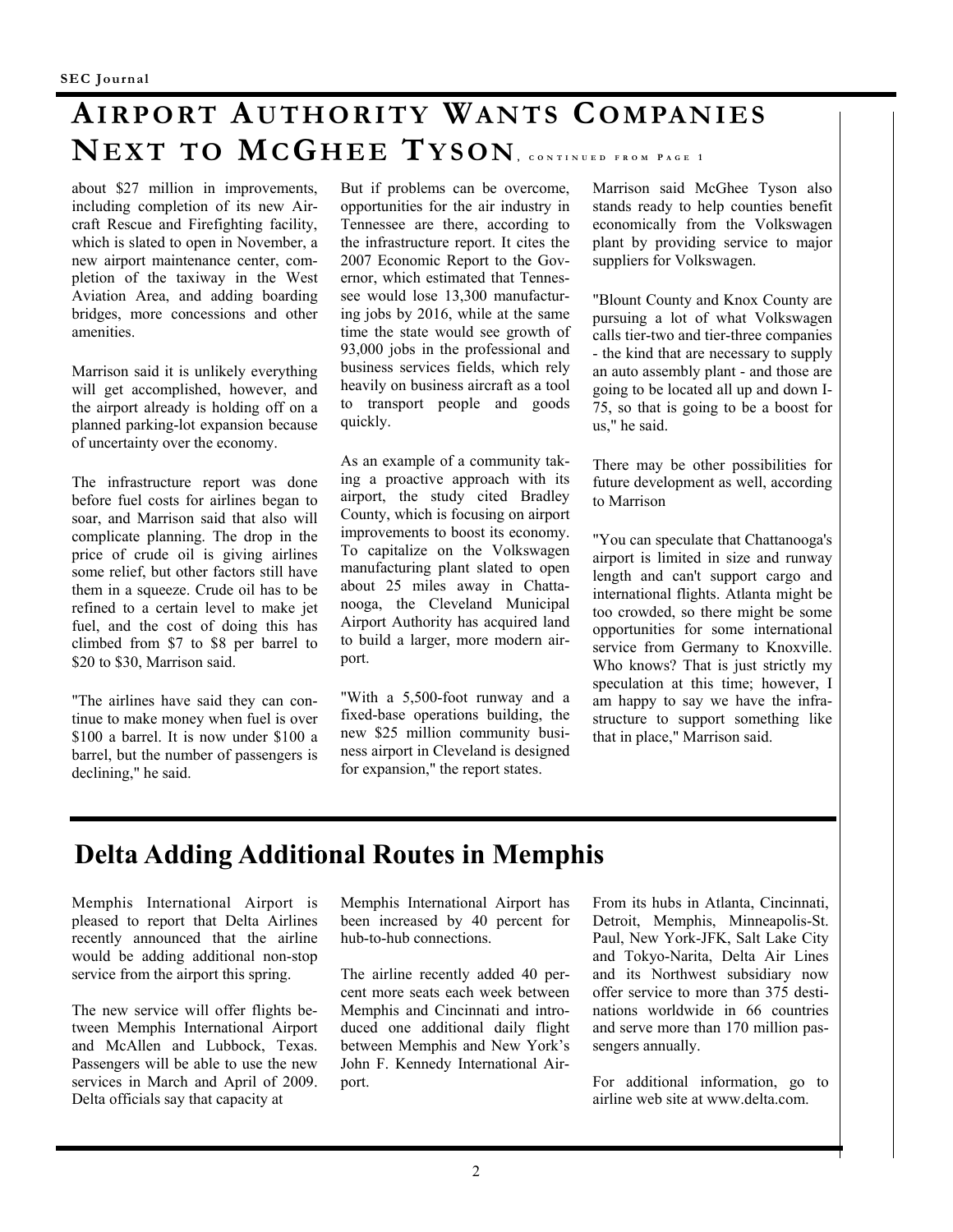# **I S AIRPORT SECURITY USELESS ?**

When Jessica Fletcher was flying home to New York from Las Vegas, she went through the usual security rigmarole just like everyone else. She knew all the usual rules and regulations, but still found herself surprised when they confiscated something she thought of as being fairly innocuous: a jar of peanut butter.

"I'm a poor, young New Yorker, and it's cheaper in Vegas," she explains. "But seriously, what am I going to do with peanut butter? Sneak up behind the pilot and shove it in his face, causing him to veer off course and send us hurtling toward earth?"

But what Fletcher finds most confusing about the scenario is what she mistakenly got away with on several flights to Dallas, Texas and Brussels, Belgium -- carrying a combination wine opener/pocket knife through security in her carry-on bag. It wasn't until her third trip between her home and Dallas that security finally confiscated it. Says Fletcher, "It makes me feel oh-so-secure to know that they are more worried about finding my water bottles and inexpensive peanut butter jars than a knife that could be used to carry out real damage."

Complaints about the state of airport security seems to have become a permanent part of the travel experience no matter what the purpose of your journey, however it appears to have been reaching a fever pitch in recent months. Just take Jeffrey Goldberg's article from the November 2008 issue of The Atlantic as an example. Entitled "The Things He Carried," Goldberg detailed his successful attempts at getting contraband utensils such as pocketknives, matches, rope, cigarette lighters, box cutters and other questionable propaganda through airport security. At times he was even able to make it through with a counterfeit boarding pass.

Which begs the question: if a wellintentioned journalist is able to make it

through security with troublesome implements, who else is getting through with things they shouldn't... and are we really that safe? It all depends on who you ask.

"The system we have now, which basically presumes everyone is a terrorist, isn't very efficient," says Gerald Sterns, a West coast-based passenger's rights attorney. "The real way to make us safe and secure is to profile, which -- of course -- is a dirty word in this country, and has caused a lot of problems. Most of us need to take a lesson from the Israelis, whose security is based solely on profiling -- looking at ethnic and religious types, physical movements, base actions... ethnic extraction doesn't bother them a bit. But here, it's considered politically incorrect. We need to change our perspective, because 99.9% of travelers are businessmen or families who aren't security risks, not terrorists or criminals."

But to understand where we are now, it's helpful to know where we've been. Sterns points out that prior to 9/11, airport security plans were put into place by the Federal Aviation Administration. The F.A.A. would then delegate responsibility to the airlines, who would then make it the responsibility of the sole airline with the most gates at a particular terminal. In turn, Sterns says, the airline would contract that responsibility to the lowest bidder who would hire the cheapest help -- often times minimum-wage recruits who weren't always properly trained. Sterns feels this is what led to 9/11, and notes that the government has now put an end to the former security tactics by having the Transportation Security Administration take over staffing professional and better trained screeners at security points. But that doesn't mean the system is without its flaws.

Sterns feels that the liquids ban -- what he calls a "knee-jerk reaction" to a

terrorist attempt two years ago in the U.K. -- is ridiculous, pointing out that the issue with the alleged terrorists came down to the drilling of holes in containers to effectively mix liquids. Says Sterns, "It's a total waste of time. If there's anything suspicious, look at the bottom of the container for drill holes." Sterns also believes that removing our shoes is also smoke and mirrors, as metal detectors will pick up on excess metals found in footwear. But Robert Siciliano -- a travel and personal security expert with clients such as KPMG Peat Marwick, Best Western and British Petroleum - sees it a bit differently.

"It's all useful -- every bit of it," insists Siciliano, the CEO of SafeTravelSecurity.com. "If all this inconvenience of security keeps one plane from blowing up, then it's all worth it. We simply can't let that happen again. When you see a 90 year-old person on oxygen in a wheelchair being pulled aside and searched, most people say that's not necessary. However, if they were excluded, then that would be the avenues a terrorist would take as the path of least resistance."

But are we really any safer?

"Overall I think security is better, but we're still dealing with myriad issues that could make it more convenient for travelers," says Benét J. Wilson, the airports and security editor for Aviation Daily. "We're starting to see more advanced x-ray machines, but we still have to take our laptops out of their bags while other countries -- like the U.K. - have machines that let you leave them in. Ben Gurion Airport in Tel Aviv is testing a scanner that lets people keep their shoes on, but we still have to take them off here in the United States. Companies are